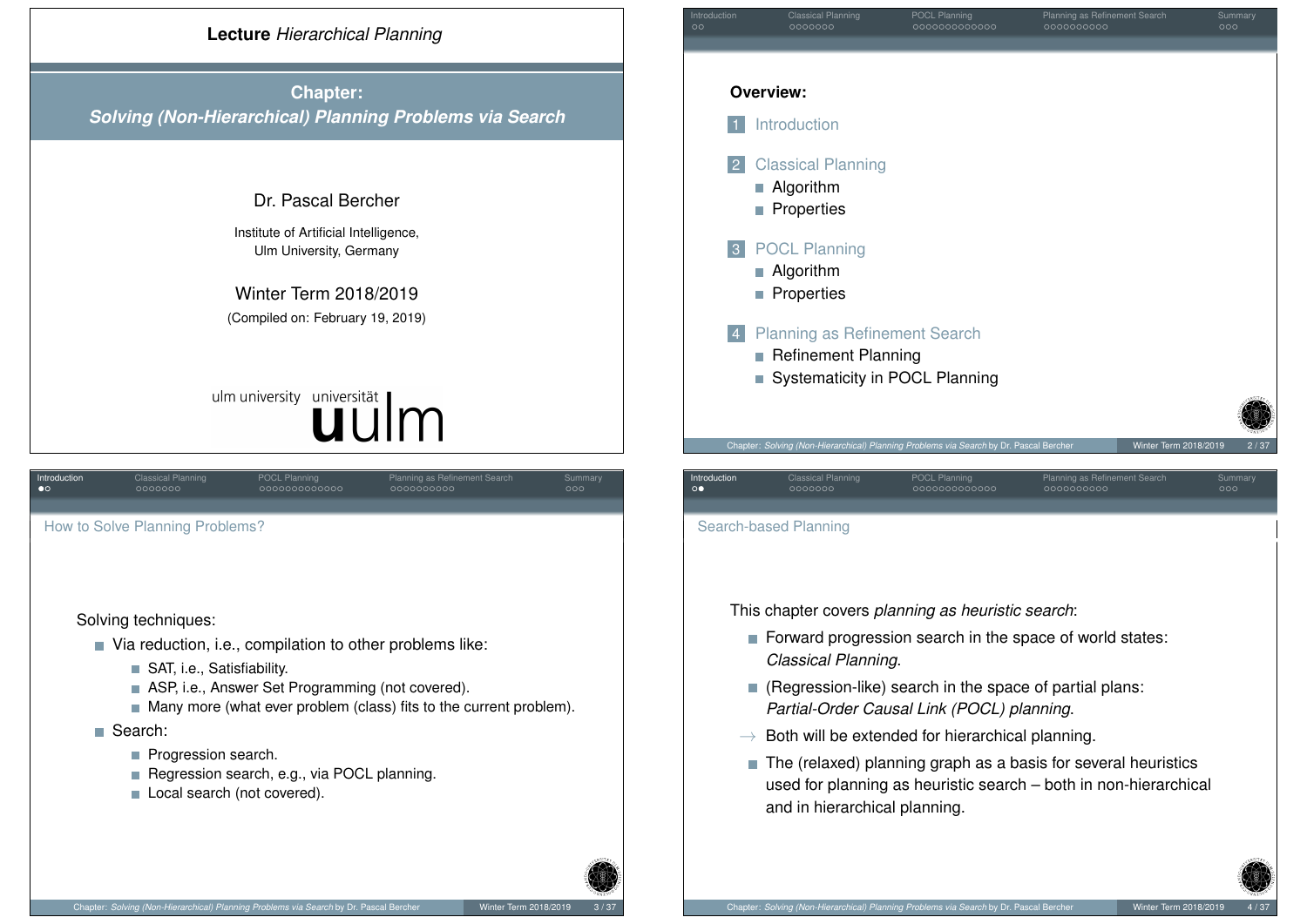<span id="page-1-0"></span>

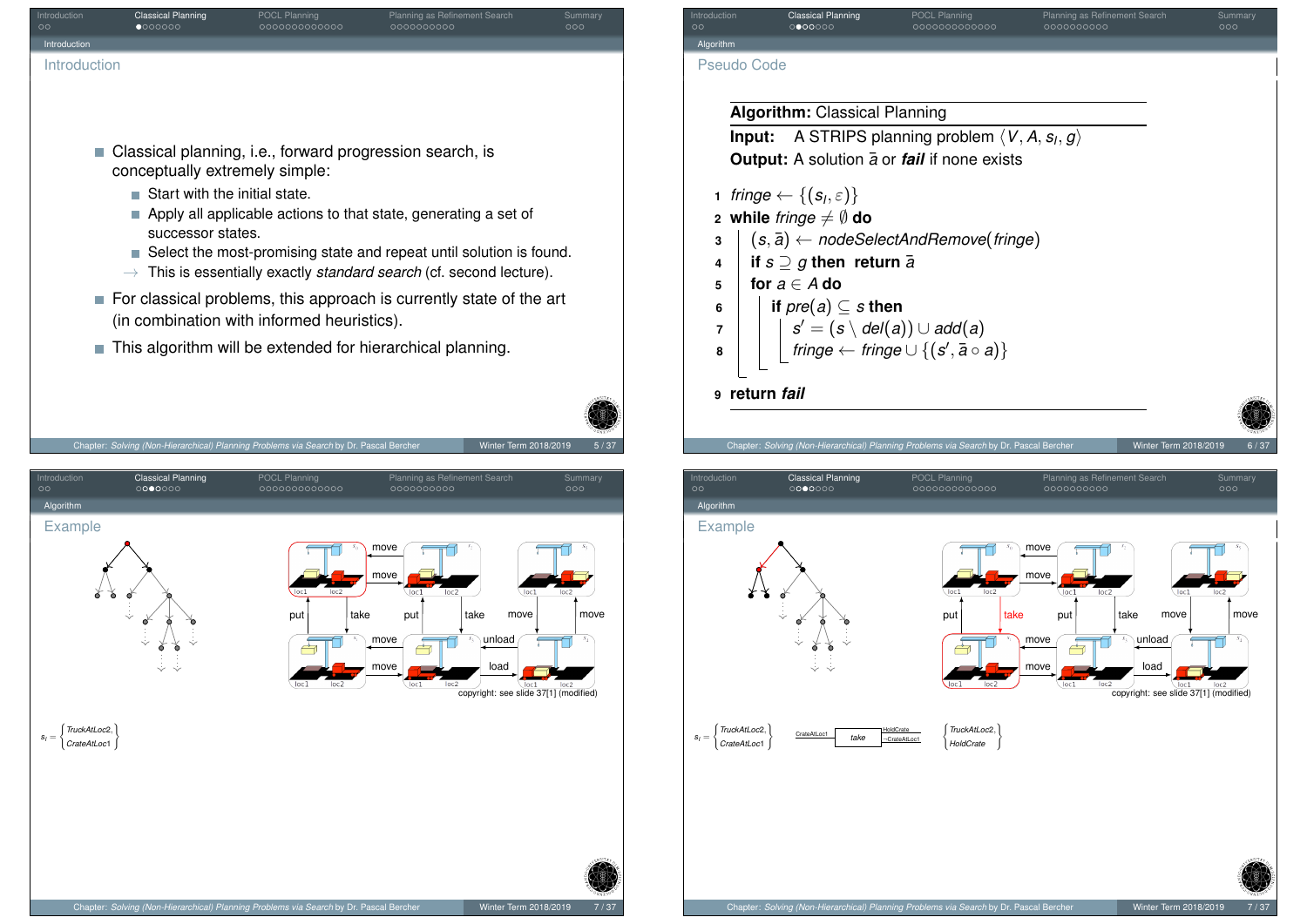

п і رکے move load  $loc 2$ loc2  $loc$ copyright: see slide 37[1] (modified) *TruckAtLoc*1, ( *TruckAtLoc*2,  $\mathcal{L}$ TruckAtLoc2 moveLeft TruckAtLoc1  $\left\{\begin{matrix} \frac{1}{2} & \frac{1}{2} \\ \frac{1}{2} & \frac{1}{2} \\ \frac{1}{2} & \frac{1}{2} \end{matrix}\right\}$ TruckAtLoc1  $\mathcal{L}$ HoldCrate *TruckAtLoc*1, *HoldCrate* ) <u>CrateAtLoc1</u> take <del>CrateAtLoc1</del> (*CrateAtLocide* ) *HoldCrate take* ¬TruckAtLoc2 ¬CrateAtLoc1 *CrateAtLoc*1 *CrateAtLoc*1 HoldCrate CrateInTruck<br>
TruckAtLoc1 *load* HoldCrate 1 *TruckAtLoc*1, HoldCrate *load CrateInTruck* )





 $s_I =$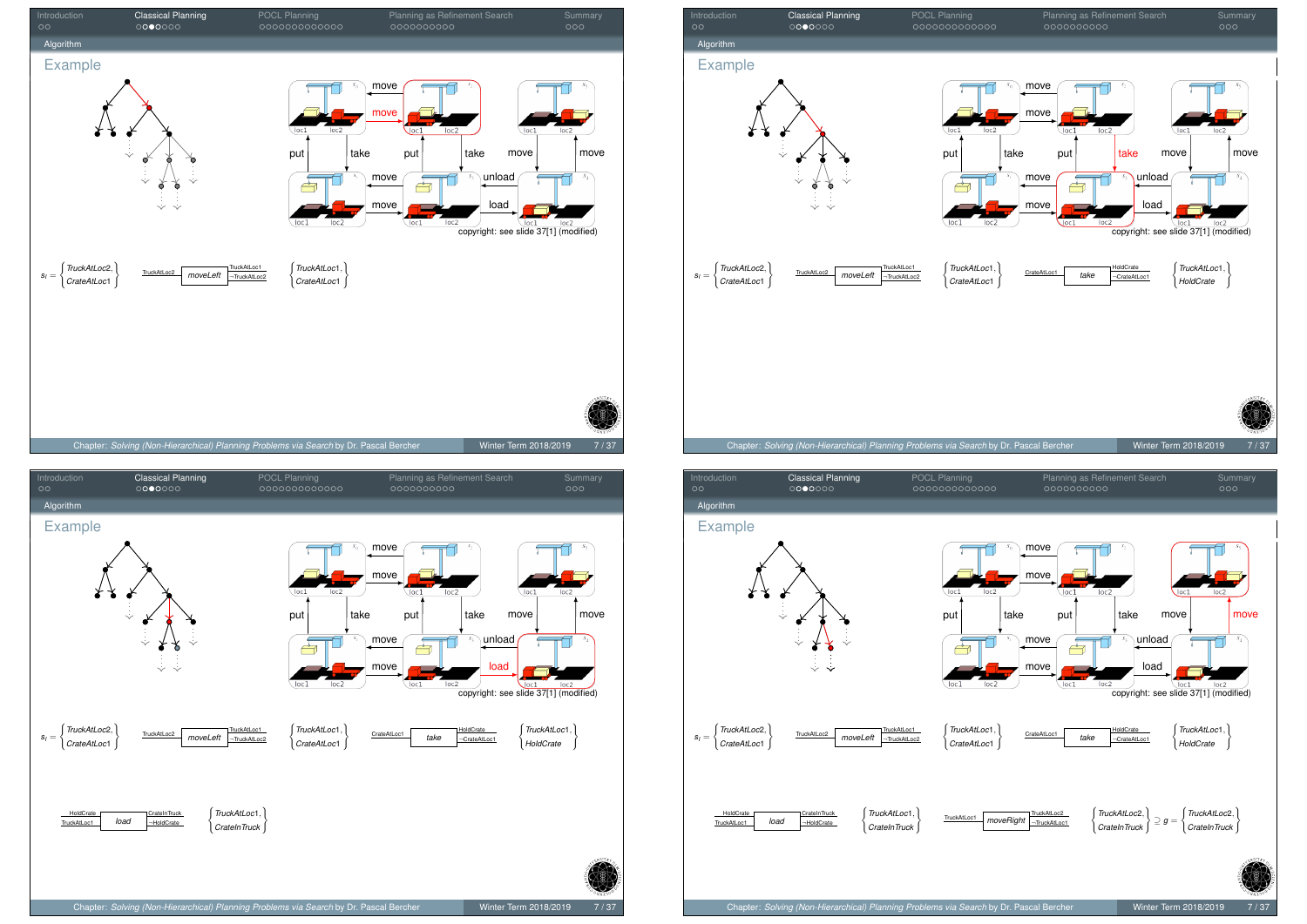| ntroduction<br>Algorithm  | <b>Classical Planning</b><br>0000000                                           | POCL Planning<br>000000000000                                                                                                                                                                                        | Planning as Refinement Search<br>0000000000                                                                                                                                                                                                                                                                                                                                                                                                                                                                    | Summary<br>000         | Introduction<br>$\circ$<br>Properties | <b>Classical Planning</b><br>00000000                | POCL Planning<br>000000000000                                                                                           | Planning as Refinement Search<br>000000000                                                                                                                                                   | Summary<br>000                                  |
|---------------------------|--------------------------------------------------------------------------------|----------------------------------------------------------------------------------------------------------------------------------------------------------------------------------------------------------------------|----------------------------------------------------------------------------------------------------------------------------------------------------------------------------------------------------------------------------------------------------------------------------------------------------------------------------------------------------------------------------------------------------------------------------------------------------------------------------------------------------------------|------------------------|---------------------------------------|------------------------------------------------------|-------------------------------------------------------------------------------------------------------------------------|----------------------------------------------------------------------------------------------------------------------------------------------------------------------------------------------|-------------------------------------------------|
| <b>Notes</b>              |                                                                                |                                                                                                                                                                                                                      |                                                                                                                                                                                                                                                                                                                                                                                                                                                                                                                |                        | <b>Properties</b>                     |                                                      |                                                                                                                         |                                                                                                                                                                                              |                                                 |
|                           | (just as in search).<br>an efficient implementation:<br>state representation). | • Only apply actions that change the current state.<br>Research (JAIR) 26 (2006), pp. 191-246                                                                                                                        | ■ Only for simplicity, we stored the action sequences directly in the<br>search nodes. Ordinarily, they are inferred from the search space<br>For good/low runtimes, there exist various techniques that ensure<br>■ Use efficient data structures (e.g., bit vectors rather than sets for<br>Test action applicability efficiently, e.g., relying on decision trees.<br>Cf. Successor Generators in the work by Malte Helmert. "The Fast<br>Downward Planning System". In: Journal of Artificial Intelligence |                        | <b>Theorem</b><br>Proof:              |                                                      | Classical Planning is sound and complete.                                                                               | The completeness, however, depends on the deployed search<br>strategy, i.e., the implementation of nodeSelectAndRemove().<br>Follows from the properties of the underlying search algorithm. |                                                 |
| าtroduction<br>Properties | <b>Classical Planning</b><br>0000000                                           | Chapter: Solving (Non-Hierarchical) Planning Problems via Search by Dr. Pascal Bercher<br>POCL Planning<br>000000000000                                                                                              | Winter Term 2018/2019<br>Planning as Refinement Search<br>0000000000                                                                                                                                                                                                                                                                                                                                                                                                                                           | 8/37<br>Summary<br>000 | Introduction<br>$\circ$<br>Properties | <b>Classical Planning</b><br>0000000                 | Chapter: Solving (Non-Hierarchical) Planning Problems via Search by Dr. Pascal Bercher<br>POCL Planning<br>000000000000 | Planning as Refinement Search<br>0000000000                                                                                                                                                  | Winter Term 2018/2019<br>9/37<br>Summary<br>000 |
|                           | Search-Guidance in Classical Planning                                          |                                                                                                                                                                                                                      |                                                                                                                                                                                                                                                                                                                                                                                                                                                                                                                |                        |                                       | Search-Guidance in Classical Planning, cont'd        |                                                                                                                         |                                                                                                                                                                                              |                                                 |
|                           | moveLeft<br>put<br>put                                                         | moveRight<br>- >⊛<br>……><br>noveLeff<br>put<br><b>loveLeff</b><br>moveRight ><br>$\cdots$ ) $\bullet$<br>moveRight<br>put<br>…⇒≽∎<br>moveLeft<br>⊶≽∙<br>. }<br>noveRight<br>unload<br>⊶⊶≽∎<br>noveRight<br>moveRight | move<br>put<br>take<br>put<br>move<br>$\sqrt{\log 1}$<br>loc1<br>loc2<br>unload<br>move<br>move<br>copyright: see slide 37[1] (modified)                                                                                                                                                                                                                                                                                                                                                                       | take<br>loc2<br>load   |                                       | Problems with the Search-Guidance:<br>this chapter). | current state – resulting in a large search fringes.                                                                    | High branching factor: usually, many actions are applicable in the<br>■ Which state to explore next is decided by heuristics (see later in                                                   |                                                 |
|                           | take                                                                           | put<br>$\cdots$ ) $\bullet$                                                                                                                                                                                          |                                                                                                                                                                                                                                                                                                                                                                                                                                                                                                                |                        |                                       |                                                      |                                                                                                                         |                                                                                                                                                                                              | <b>PARTICIPATION</b>                            |

<span id="page-3-0"></span> $\overbrace{\text{moveLeft}}$  +  $\cdots$  +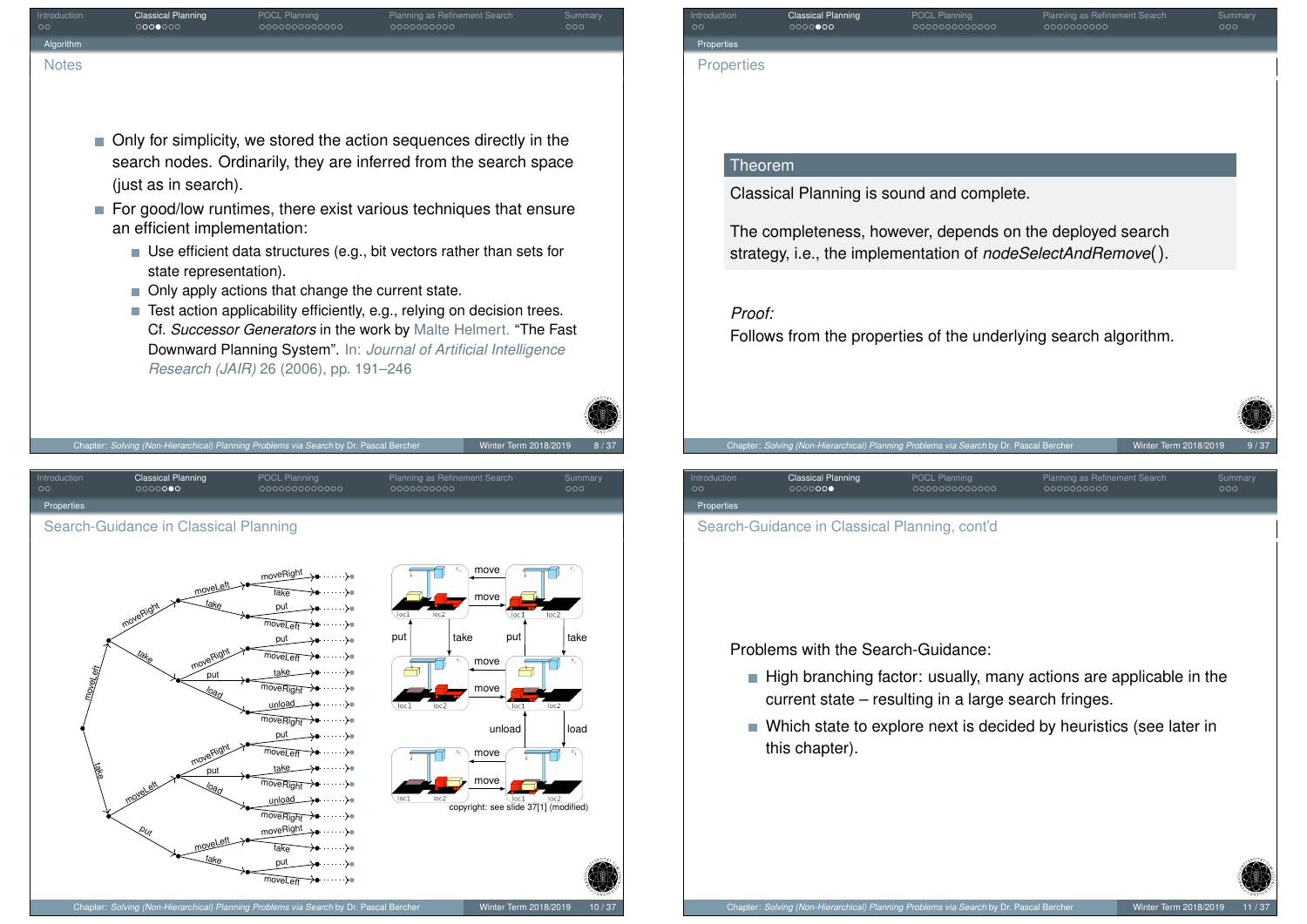| Summary<br>000                                            |
|-----------------------------------------------------------|
|                                                           |
|                                                           |
|                                                           |
|                                                           |
|                                                           |
|                                                           |
|                                                           |
| ■ The core idea behind POCL planning is Least Commitment. |

- only insert required variable constraints (not yet covered here), and
- only insert actions if they contribute towards some precondition.
- Consequently, search nodes are partially ordered plans which can represent an exponential number of classical solutions in one node.
	- $\rightarrow$  Prevents early commitment on when actions are applied.
- $\blacksquare$  In contrast to classical planning, POCL planning searches in a regression-like fashion.
- This algorithm will (also) be extended to a plan space-based algorithm for hierarchical planning.

<span id="page-4-0"></span>



*moveLeft*

TruckAtLoc2

TruckAtLoc1 ¬TruckAtLoc2

TruckAtLoc2

TruckAtLoc2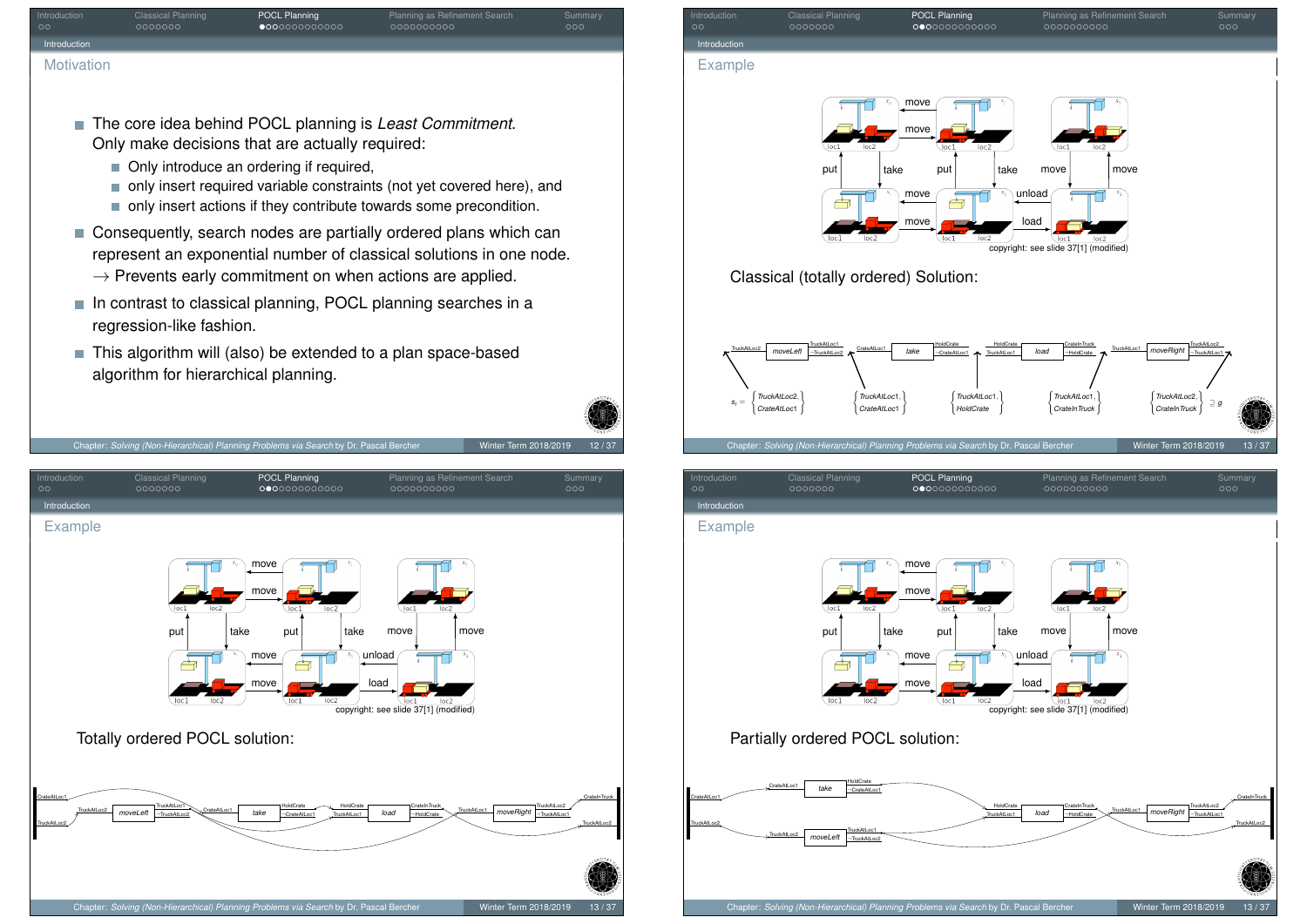<span id="page-5-0"></span>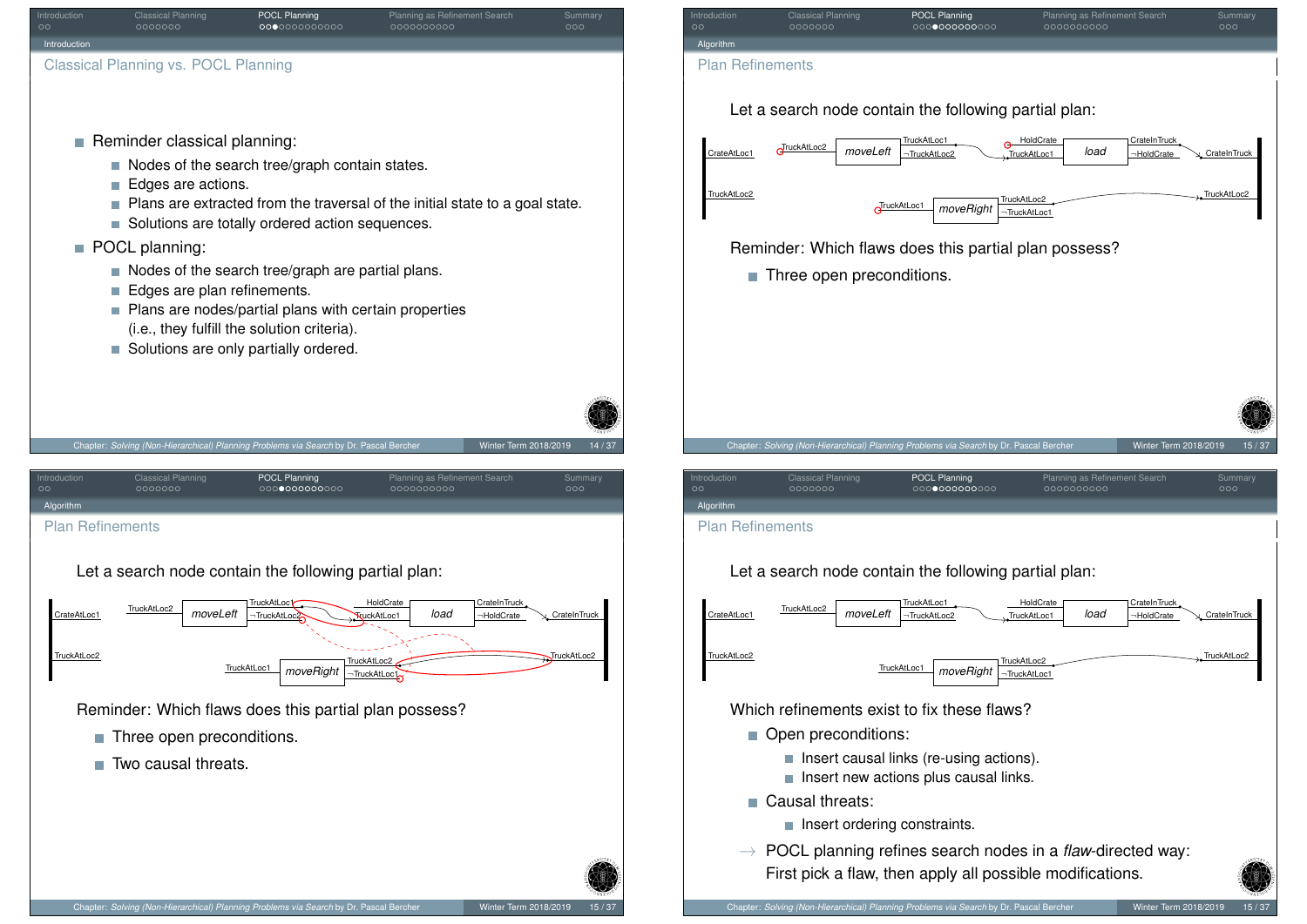<span id="page-6-0"></span>

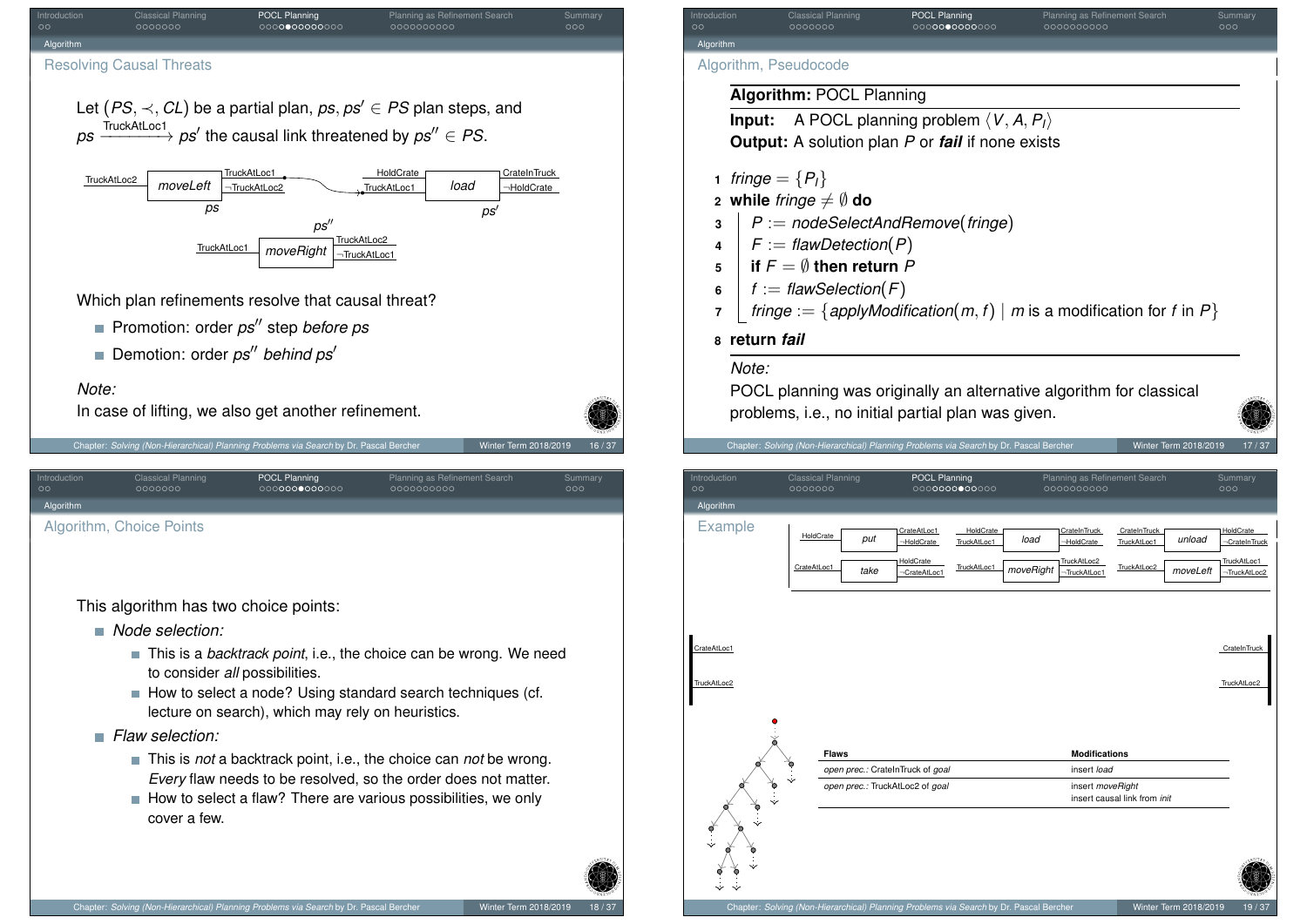





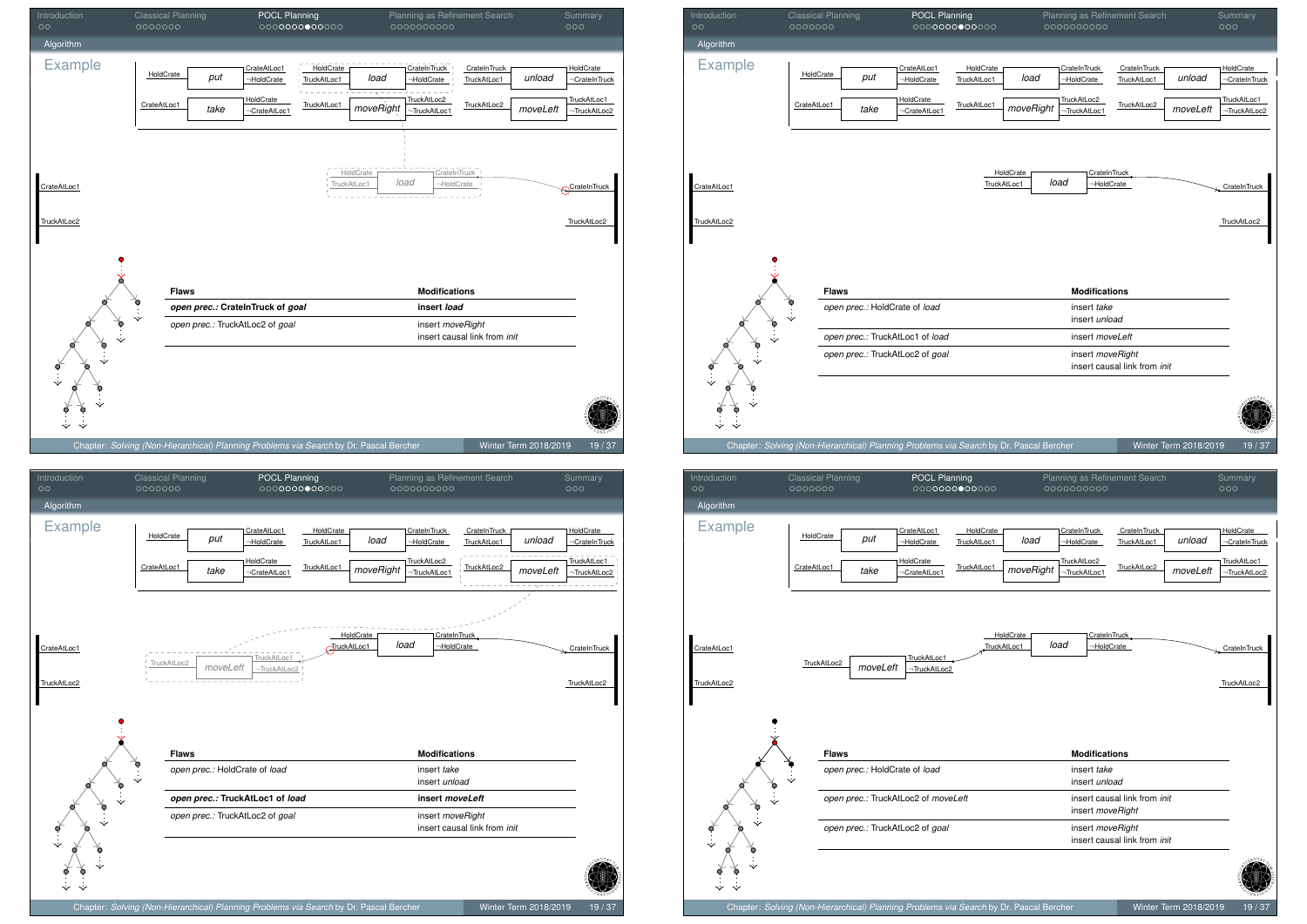





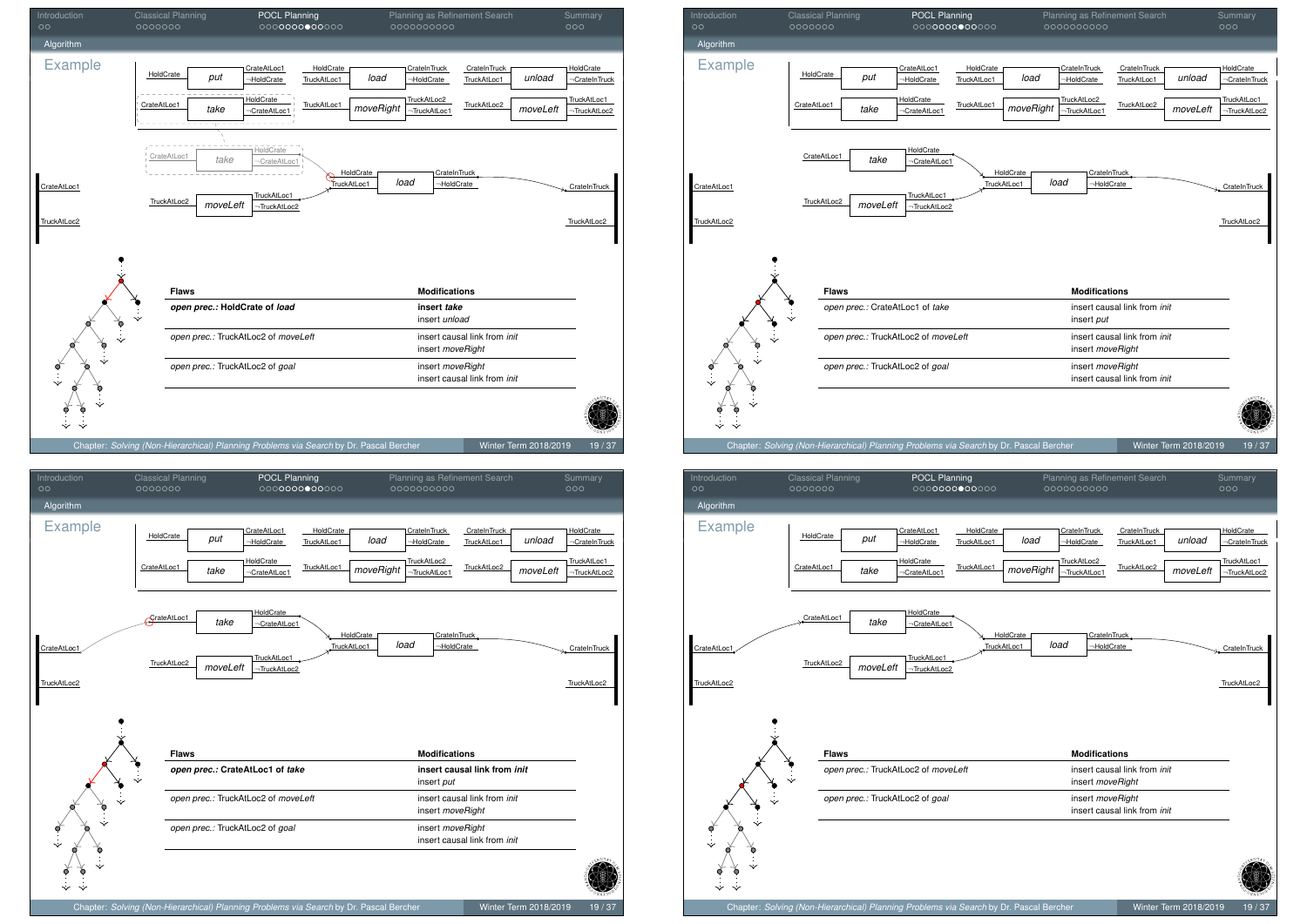





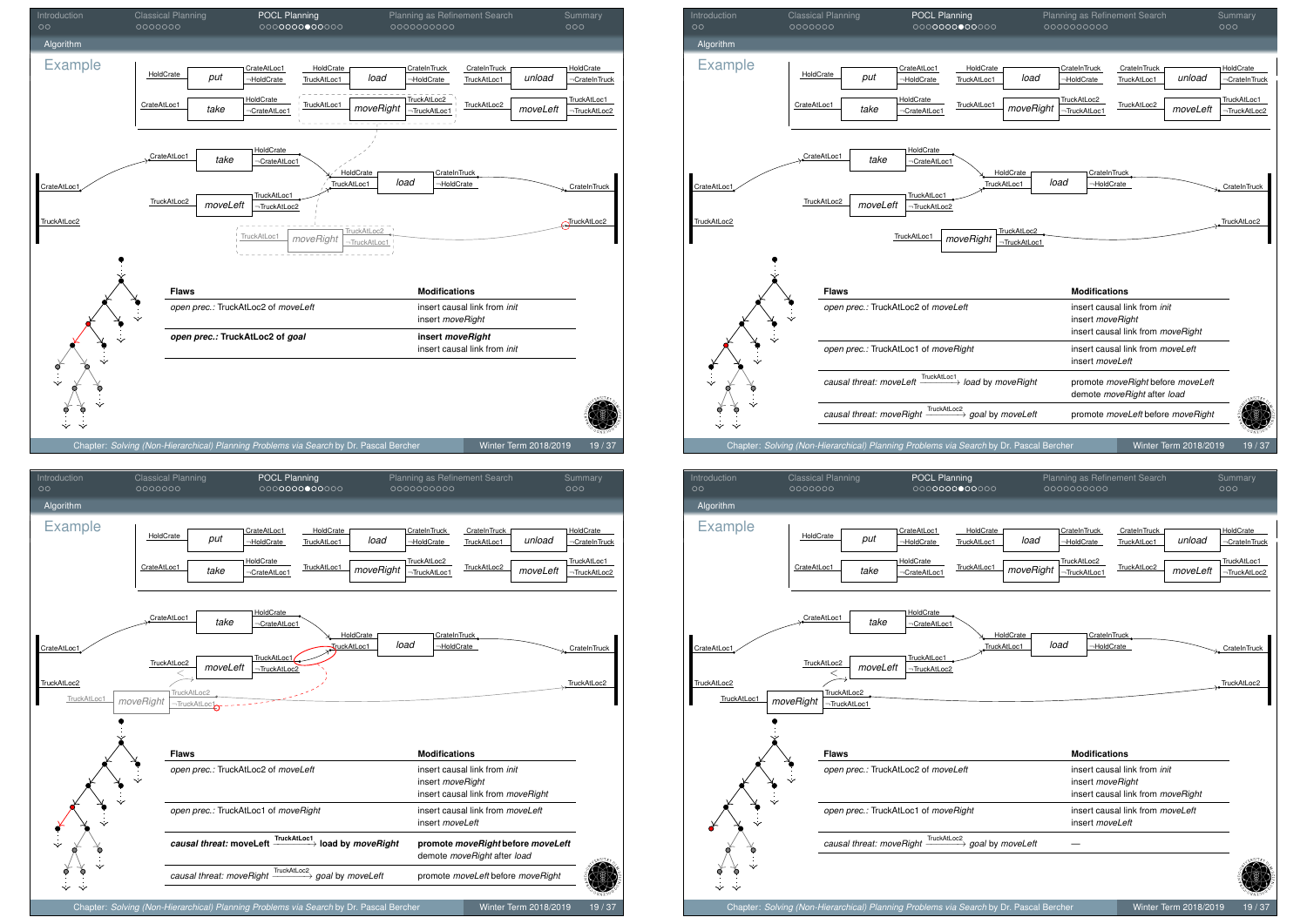









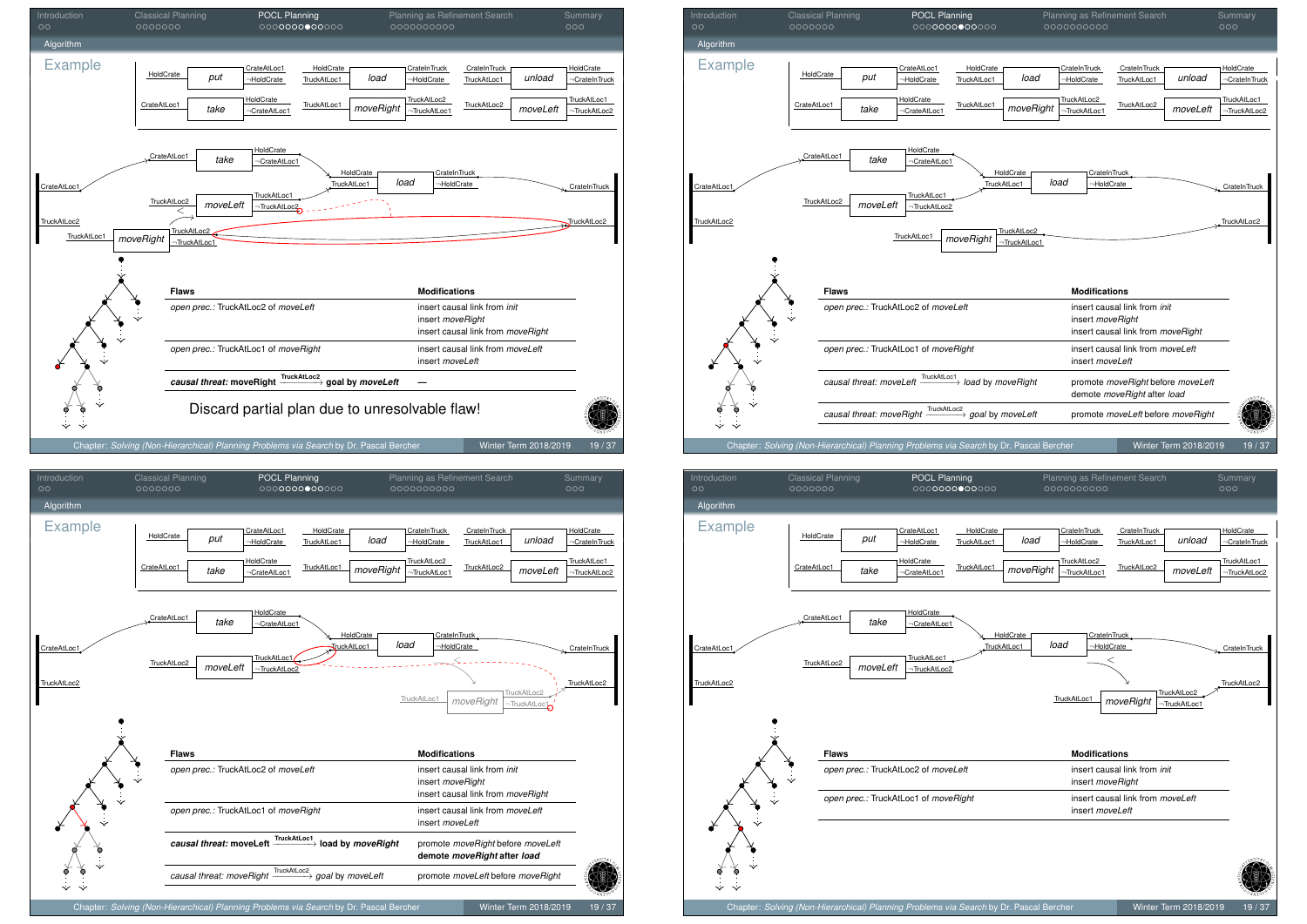





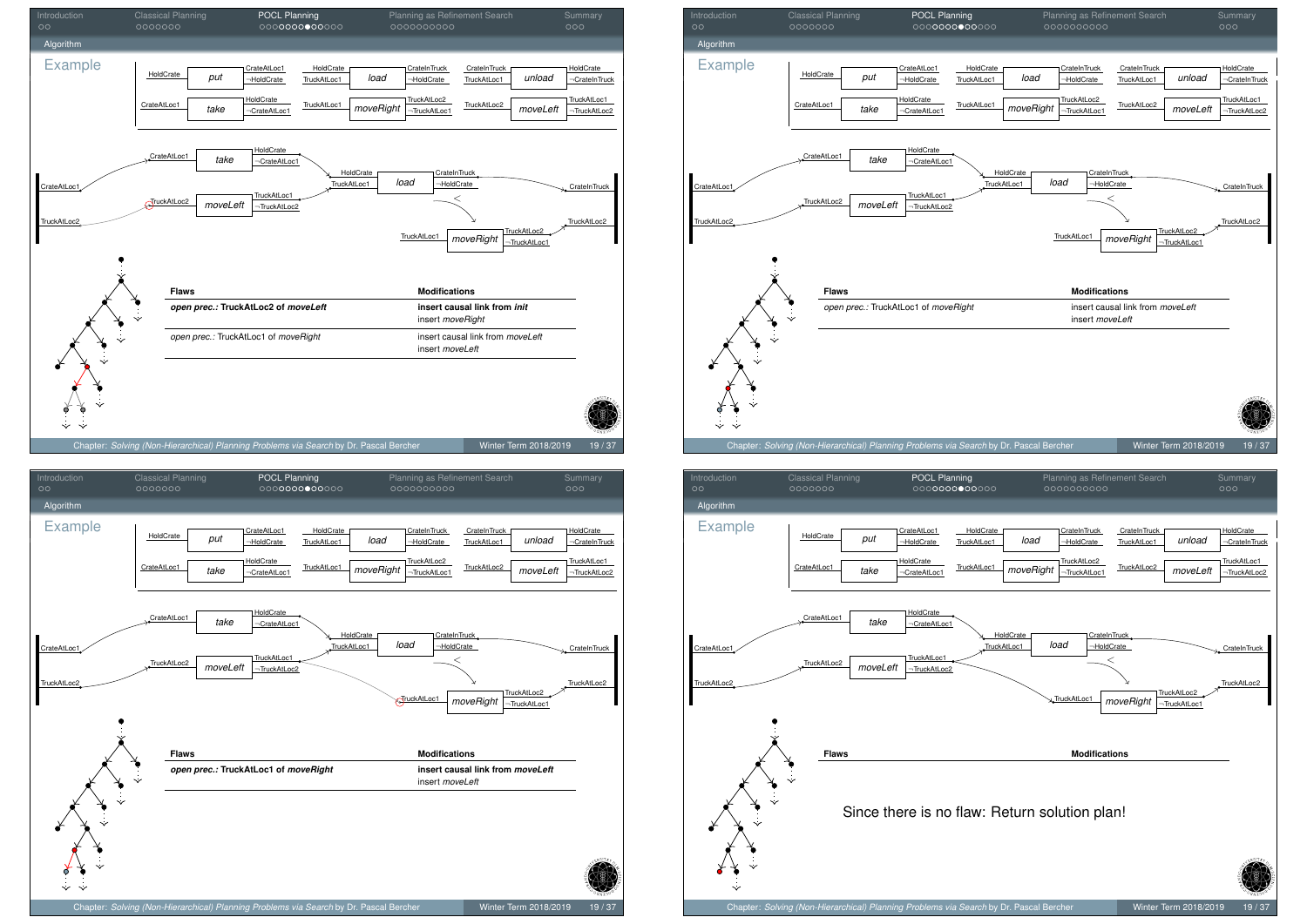

Chapter: *Solving (Non-Hierarchical) Planning Problems via Search* by Dr. Pascal Bercher Winter Term 2018/2019

flaw (open condition) was selected.

<span id="page-12-0"></span>Introduction Classical Planning **POCL Planning POCL Planning Planning as Refinement Search Summary** [Al](#page-0-0)gorithm [F](#page-5-0)law Se[lect](#page-1-0)[ion S](#page-3-0)trategies

Which flaw to select?

- **For completeness:** Does not matter!
- **For efficiency:** Strategy as huge impact!

Some flaw selection strategies:

# *Left-Most Open Condition First (LMOCF):*

- Always select a precondition that is closest to the initial state.
- $\rightarrow$  This strategy first creates one long chain of actions that is rooted in the initial state, then completes it starting from left to right.
- $\rightarrow$  Search nodes have only one linearization until the chain finally roots in the initial state.



Which flaw to select?

- *For completeness:* Does not matter!
- **For efficiency:** Strategy as huge impact!

Some flaw selection strategies:

- *Least-Cost Flaw-Repair (LCFR):*
	- Always select a flaw that this "cheap" to repair, i.e., for which there are the fewest modifications.
	- $\rightarrow$  This strategy *locally* minimizes the branching factor of the search space.
	- $\rightarrow$  Nice special case: Fix flaws with just one modification! (This choice can *never* be wrong!)

Introduction Classical Planning **POCL Planning POCL Planning Planning as Refinement Search Summary** 

Algorithm Flaw Selection Strategies

# Which flaw to select?

- **For completeness:** Does not matter!
- *For efficiency:* Strategy as huge impact!

ter: *Solving (Non-Hierarchical) Planning Problems via Search* by Dr. Pascal Ber

Some flaw selection strategies:

Flaw selection strategies can be combined/concatenated!

For instance,  $\langle CTF, LMOCF, LCFR \rangle$  will:

- $\blacksquare$  First eliminate all causal threats,
- among all non-threat flaws select a left-most open condition,
- $\blacksquare$  and among them some flaw with the fewest modifications.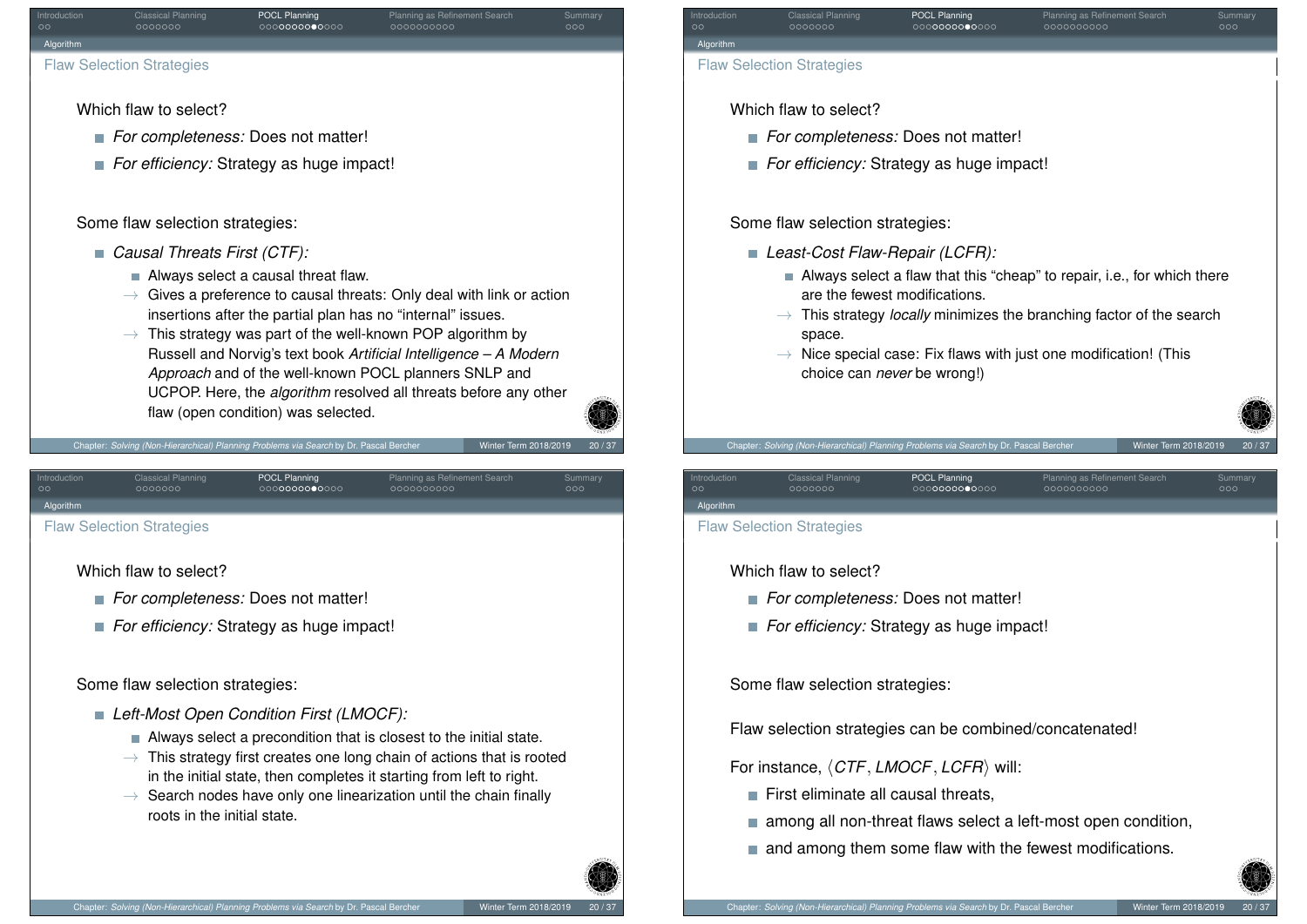

There are *many* flaw selection strategies known to the literature. Some pointers:

- **Hakan L. S. Younes and Reid G. Simmons. "VHPOP: Versatile** heuristic partial order planner". In: *Journal of Artificial Intelligence Research (JAIR)* 20 (2003), pp. 405–430
- Martha E. Pollack et al. "Flaw Selection Strategies For Partial-Order Planning". In: *Journal of Artificial Intelligence Research (JAIR)* 6 (1997), pp. 223–262
- Mike Williamson and Steve Hanks. "Flaw Selection Strategies for Value-Directed Planning". In: *Proc. of the 3rd Int. Conf. on Artificial Intelligence Planning Systems (AIPS 1996)*. AAAI Press, 1996, pp. 237–244

Chapter: *Solving (Non-Hierarchical) Planning Problems via Search* by Dr. Pascal Bercher Winter Term 2018/2019

Introduction Classical Planning **POCL Planning POCL Planning Planning as Refinement Search Summary** 

<span id="page-13-0"></span>

Main issue in classical planning:

High branching factor, which usually allows many actions to be applicable in the current state – resulting in a large search fringes. (Dealt with by heuristics).

Introduction **Classical Planning POCL Planning Prometal Planning as Refinement Search Summary Properties** 

### **Theorem**

Properties

POCL Planning is sound and complete.

The completeness, however, depends on the deployed search strategy, i.e., the implementation of *nodeSelectAndRemove*()).

Further, POCL planning does not provide the strongest form of completeness. Why?

# *Proof:*

Follows from:

- The properties of the underlying search algorithm.
- The fact that for each flaw *all* modifications that could possibly resolve that flaw are branched into the search space.
- The strongest form of completeness does not hold, since only causally relevant actions can be added in POCL planning. Chapter: *Solving (Non-Hierarchical) Planning Problems via Search* by Dr. Pascal Bercher

Introduction Classical Planning **POCL Planning POCL Planning Planning as Refinement Search Summary** Properties Search-Guidance in POCL Planning

For mainly two reasons the branching factor in POCL planning is usually very small:

- Due to the regression-like search procedure and the fact that only causally relevant actions are selected.
- The explicit *flaw selection step* allows to select flaws which produce a small branching factor.

Problems with the Search-Guidance:

- Despite smaller branching factor, we still need to decide on which partial plans to work next  $\rightarrow$  use heuristics!
- $\blacksquare$  Heuristic design is more complicated here, because there are more constraints to respect (the partial plan rather than just a state).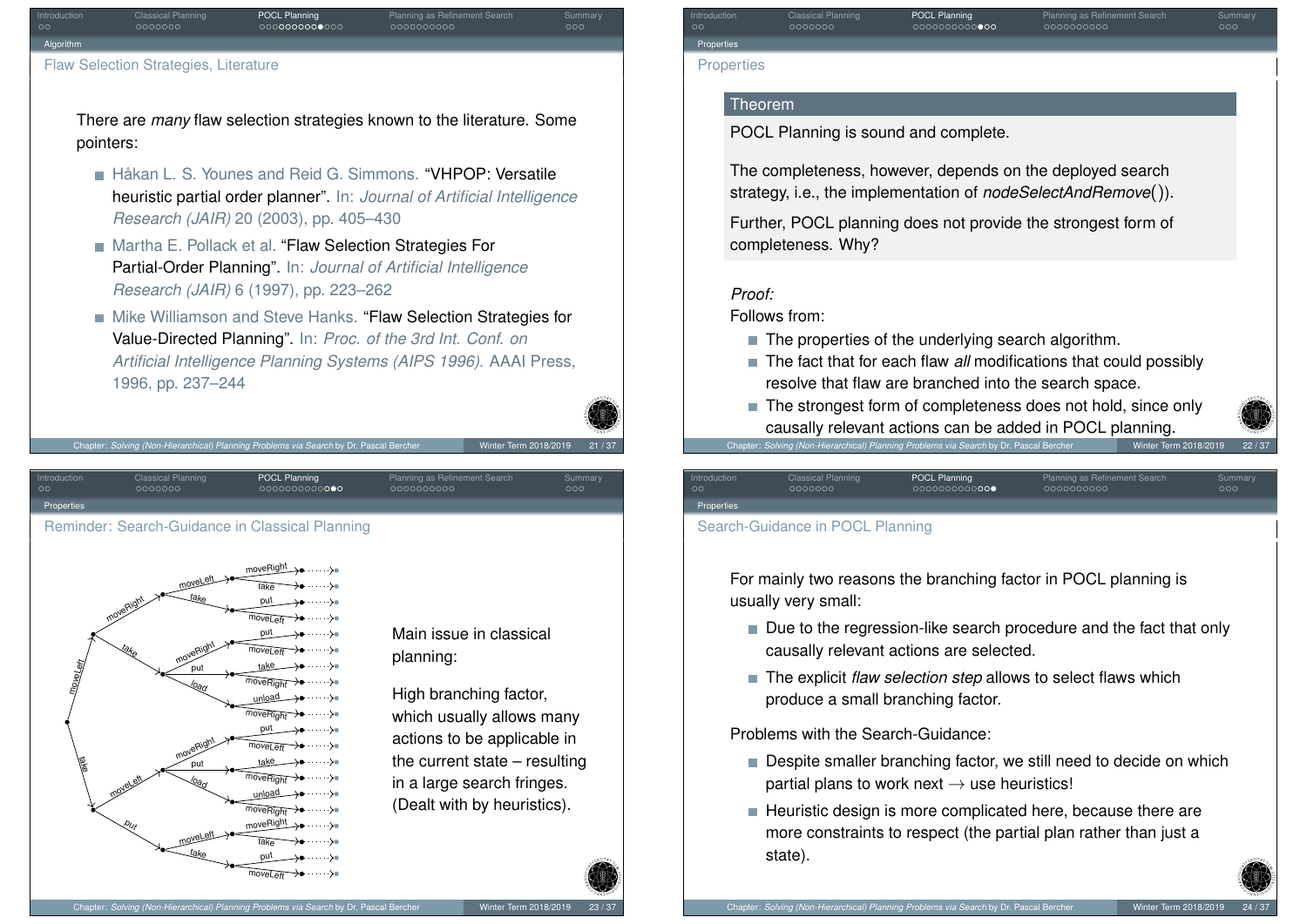

- POCL planning is often referred to as *refinement planning*.
- **Informally,** *refinement* in the context of POCL planning means that a partially developed plan gets more specialized via adding constraints (such as causal links, actions, ordering constraints).
- More generally, *refinement search* is a theoretical concept, where each search node is interpreted as the set of solution candidates that it induces, i.e., that can be reached from it. Example In POCL planning that's the set of totally ordered action sequences that can be derived from the current partial plan.
- **Refinement operators** (the modifications) restrict these sets.
- $\blacksquare$  It allows to compare different planning algorithms and to define certain properties.

<span id="page-14-0"></span>

Chapter: *Solving (Non-Hierarchical) Planning Problems via Search* by Dr. Pascal Bearch 101

The concept of *planning as refinement search* was formally introduced by:

- Subbarao Kambhampati et al. "Planning as Refinement Search: A Unified Framework for Evaluating Design Tradeoffs in Partial-Order Planning". In: *Artificial Intelligence* 76.1-2 (1995), pp. 167–238
- Subbarao Kambhampati. "Refinement Planning as a Unifying Framework for Plan Synthesis". In: *AI Magazine* 18.2 (1997), pp. 67–98

(The definitions provided here base upon the '95 article.)

Refinement Planning

Introduction **Classical Planning POCL Planning Commary** Planning as Refinement Search Summary

#### Formal Definitions

- Let *n* be search node. Then  $\langle n \rangle$ , the *candidates set* is the set of action sequences that can be derived from *n* via the available refinement operators.
- A *refinement operator R* generates, for a search node *n*, a set of successor nodes  $n_1, \ldots, n_m$ , such that all resulting candidate sets are proper subsets of the parent search node.

That is: for all  $1 \le i \le m$  holds  $\langle\langle n_i \rangle\rangle \subset \langle\langle n \rangle\rangle$ 

Chapter: *Solving (Non-Hierarchical) Planning Problems via Search* by Dr. Pascal B

- Example In POCL planning "Resolve causal threat *t*" would be a refinement operator with  $n_1$  being the search node resulting from promotion and  $n<sub>2</sub>$  the one resulting from demotion.
- A refinement operator *R* is called *complete* if every solution in  $\langle\langle n \rangle\rangle$ is contained in at least one of its children candidate sets  $\langle\langle n_i \rangle\rangle$ .
- A refinement operator *R* is called *systematic* if for all  $i \neq i$  holds  $\langle\langle n_i \rangle\rangle \cap \langle\langle n_i \rangle\rangle = \emptyset.$

Introduction Classical Planning POCL Planning Pousses Planning as Refinement Search Summary

Refinement Planning

Systematicity in Refinement Planning

Systematicity:

- **Informally,** *systematic search* means that each plan is found at most once (no redundancy).
- Formally, a search algorithm is called *systematic* if all refinement operators are systematic.
- Alternative definition: A search algorithm is called *systematic* if for all search nodes *n* and *n'* in different branches of the search tree  $\langle\!\langle n \rangle\!\rangle \cap \langle\!\langle n' \rangle\!\rangle = \emptyset$  holds.
- **Further reading:** Subbarao Kambhampati. "On the Utility of Systematicity: Understanding Tradeoffs between Redundancy and Commitment in Partial-Order Planning". In: *Proc. of the 13th Int. Joint Conf. on Artificial Intelligence (IJCAI 1993)*. Morgan Kaufmann, 1993, pp. 1380–1385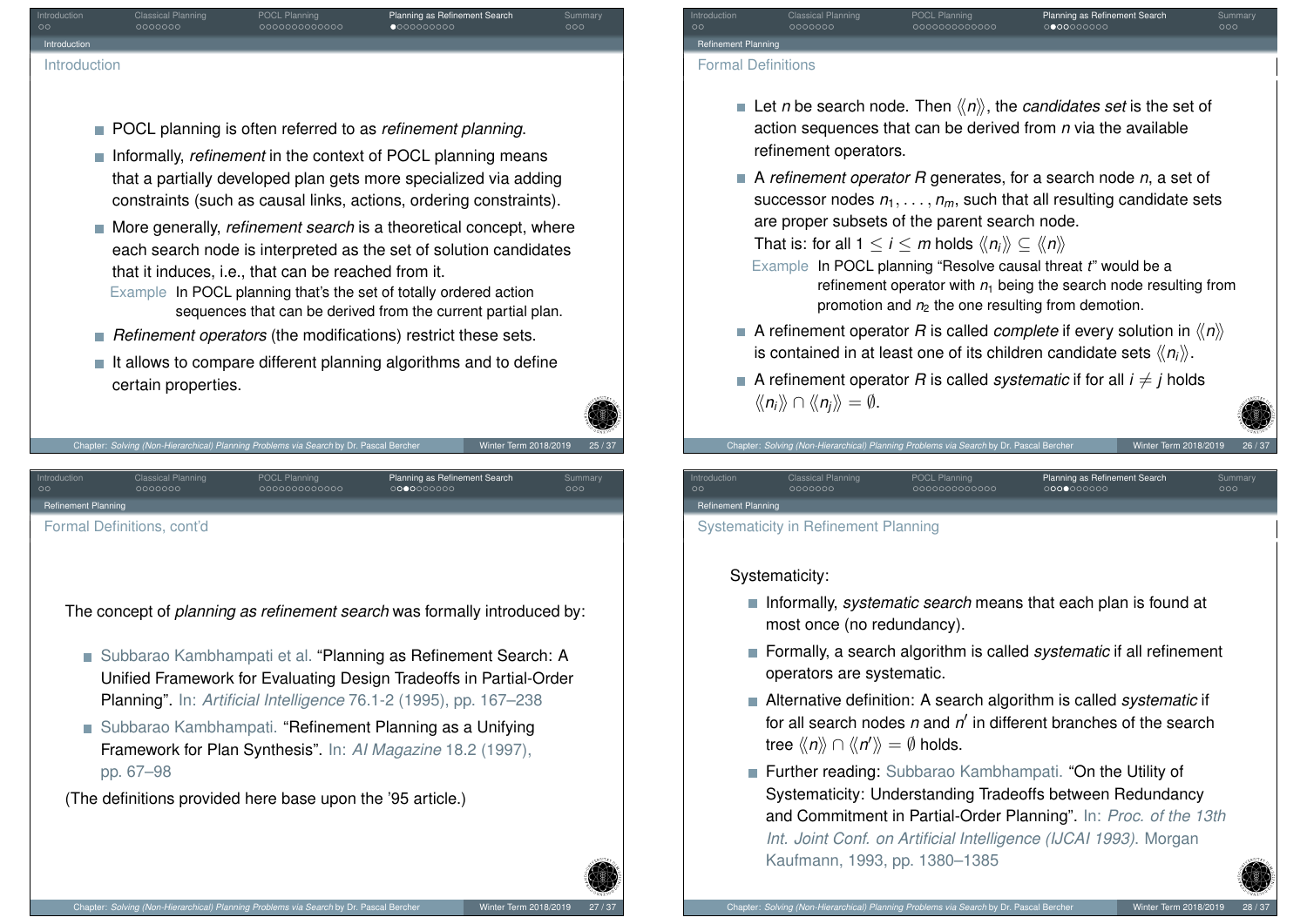<span id="page-15-0"></span>

Introduction **Classical Planning POCL Planning Commary** Planning as Refinement Search Summary naticity in POCL Plannin A Correct Example POCL planning ist not systematic. Consider a planning problem with  $g = \{a, b\}$  and three actions:  $A = (\{c, d\}, \{a\}, \emptyset)$  $\blacksquare$   $CB = (\emptyset, \{c, b\}, \emptyset)$  $\blacksquare$  *DB* =  $(\emptyset, \{d, b\}, \emptyset)$ With first resolving the goal precondition *b*, the same set of action sequences (*DB*, *CB*, *A* and *CB*, *DB*, *A*) can be derived in two separate branches. Chapter: *Solving (Non-Hierarchical) Planning Problems via Search* by Dr. Pascal Be Introduction Classical Planning POCL Planning Pousses Planning as Refinement Search Summary city in POCL Plannin Positive Causal Threats We now extend the set of flaws by a *positive causal threat*. Definition (Positive Causal Threat) Let (*PS*, ≺, *CL*) be a partial plan. A *positive causal threat* consists of the plan steps  $\mathit{ps}, \mathit{ps}' \in \mathit{PS},$  a causal link  $\mathit{ps} \overset{\nu}{\to} \mathit{ps}'$ , and the

*v*  $\in$  *add*(*ps*<sup>"</sup>) (in contrast to *v*  $\in$  *del*(*ps*<sup>"</sup>) for standard threats)

 $\blacksquare$  The ordering constraints allow  $ps''$  to be ordered between  $ps$  and  $p$ s', i.e.,  $(\prec\cup\, \{(ps,ps''),(ps',ps'')\})^*$  is a strict partial order. ( ∗ denotes the transitive closure.)

The modifications to resolve this flaw are analogous to standard causal threats.

*threatening plan step*  $ps'' \in PS$  *if and only if*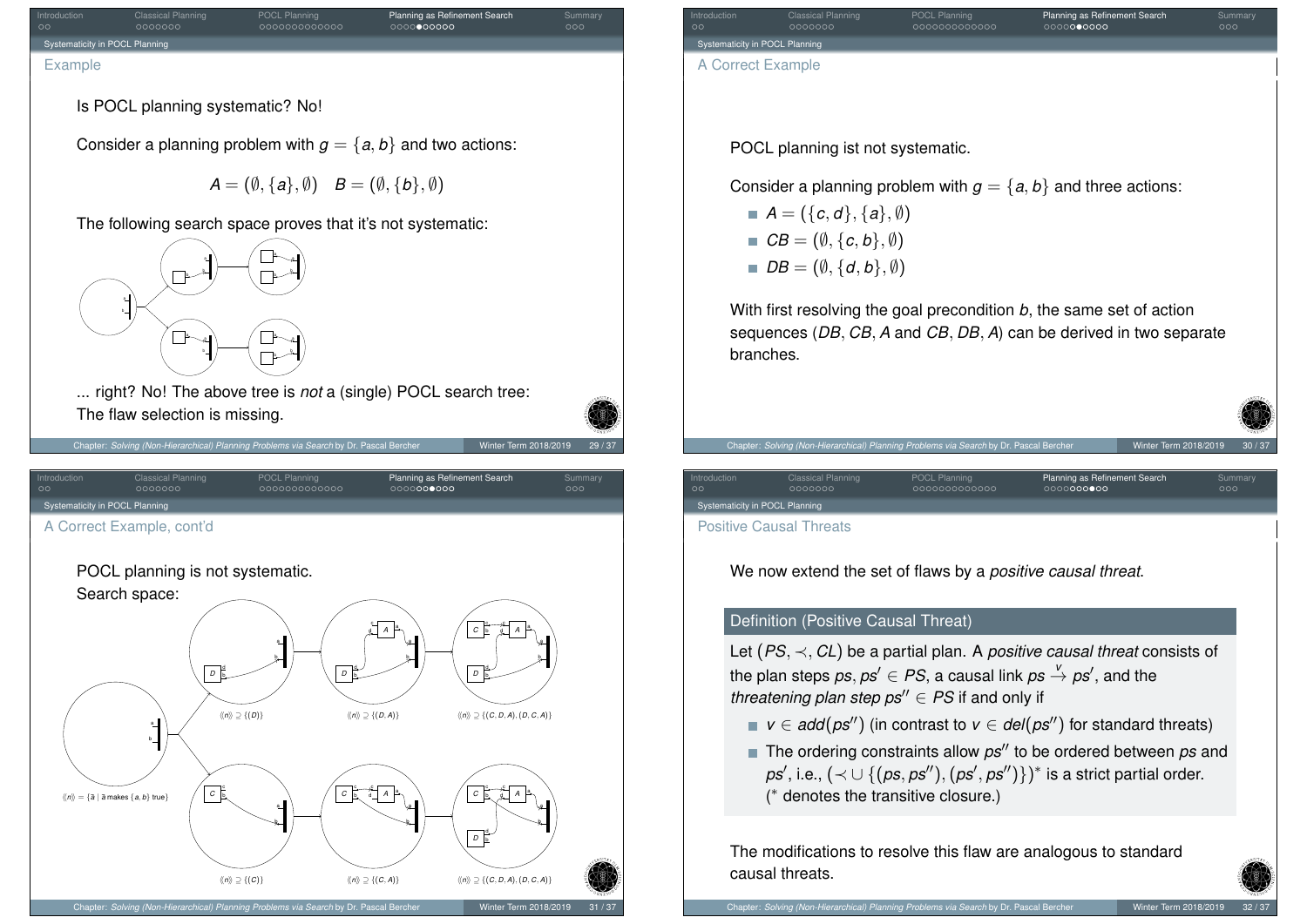| Introduction<br>$\circ$        | <b>Classical Planning</b><br>0000000 | <b>POCL Planning</b><br>0000000000000 | Planning as Refinement Search<br>0000000000 | Summary<br>000 |
|--------------------------------|--------------------------------------|---------------------------------------|---------------------------------------------|----------------|
| Systematicity in POCL Planning |                                      |                                       |                                             |                |
|                                | Positive Causal Threats, cont'd      |                                       |                                             |                |

### Theorem

POCL Planning with positive causal threats is systematic.

### *Proof:*

See David McAllester and David Rosenblitt. "Systematic Nonlinear Planning". In: *Proc. of the 9th National Conf. on Artificial Intelligence (AAAI 1991)*. AAAI Press, 1991, pp. 634–639

Note that POCL planning is ordinarily done *without* positive causal threats, because it is then usually more efficient (despite being non-systematic).

Introduction Classical Planning POCL Planning Pousses Planning as Refinement Search Summary

Chapter: *Solving (Non-Hierarchical) Planning Problems via Search* by Dr. Pascal Berch



#### [Summary](#page-15-0)

- **Progression (forward) search in the space of states is also often** referred to as *classical planning* (note the difference to classical planning *problems*!).
- $\blacksquare$  In addition to many heuristics there exist various techniques to improve its performance (pruning, action selection, symmetry elimination, etc.) – they are not part of this lecture.
- Partial-Order Causal-Link (POCL) planning is an alternative approach for solving classical (or POCL) problems.
- $\blacksquare$  POCL planning searches in the space of partial plans in a regression-like fashion.
- In contrast to classical planning, search is a *two-stage* process: In addition to the search node selection, we also select a flaw to work on.
- Refinement search is an algorithm-independent concept to be able to compare different algorithms (e.g., their systematicity).



| Introduction | Classical Planning | POCL Planning | Planning as Refinement Search | Summary               |
|--------------|--------------------|---------------|-------------------------------|-----------------------|
| $\circ$      | 0000000            | 0000000000000 | 0000000000                    | $\circ \bullet \circ$ |
|              |                    |               |                               |                       |

# Remarks on the Pros and Cons of Classical vs. POCL Planning

#### Classical Planning:

- pro State-based search makes development of heuristics relatively "easy".
- pro Duplicate check is trivial.
- pro The required search algorithm and data structures are conceptionally very simple.
- pro Can be implemented to act extremely fast, making it superior if there are not too many totally ordered solutions.
- con The branching factor is usually high, because, normally, many actions are applicable to the current state.

#### POCL Planning:

- con Development of heuristic tricky.
- pro Search is (nearly) systematic no duplicate check required.
- con Implementation of the algorithm and data structures is quite complicated (with many reasoning routines and special cases).
- con The reasoning process per node is slower
- pro The branching factor is usually very small due to flaw selection.
- con The flaw-based procedure might also increase the search space: For each precondition (i.e., link insertion), a new search node is created. In classical planning, this is just one action application.
- pro Search nodes can represent an exponential number of classical plans (in one node), making the required search space potentially much smaller.